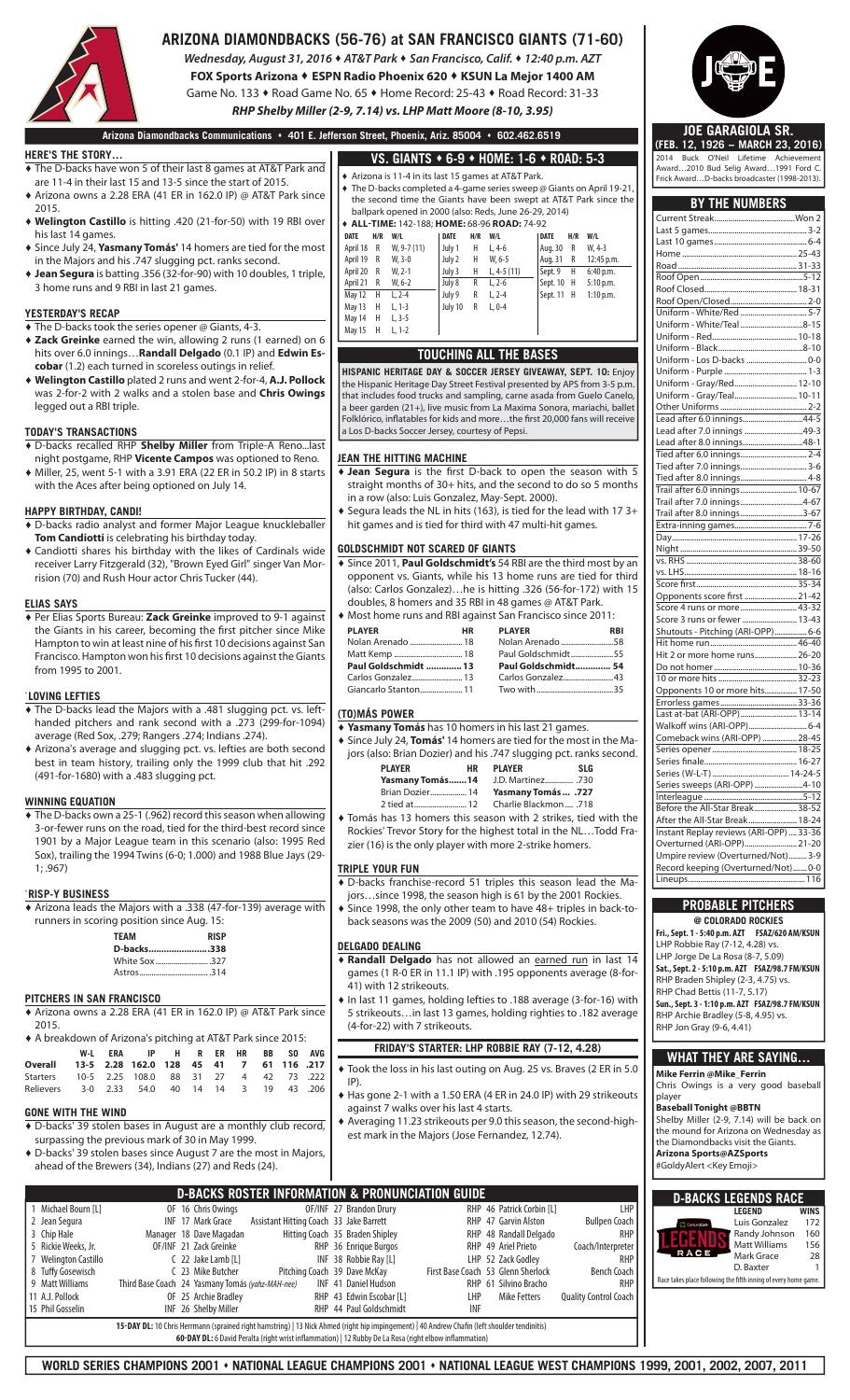| usu u<br>INIILITIN INVI<br><b>AT A GLANCE</b>                                                                                         |                                                                                              | <b>Coneld I MILLER I</b><br><b>CAREER RECORD</b>                                                                                                                                                                   |
|---------------------------------------------------------------------------------------------------------------------------------------|----------------------------------------------------------------------------------------------|--------------------------------------------------------------------------------------------------------------------------------------------------------------------------------------------------------------------|
| ♦ First season with D-backs.                                                                                                          | <b>PLAYER PROFILE</b><br>◆ Has 2 dogs, Nixon (Maltese poodle) and Teddy                      | YEAR<br>G-GS CG SH<br>ER<br>W-L<br>ERA<br>IP<br>н<br>R<br>HR<br>BB<br>SO AVG WHIP                                                                                                                                  |
| Acquired by D-backs on Dec. 8, 2015 from                                                                                              | (English bulldog).                                                                           | 205.1<br>2015<br>3.02<br>$33 - 33$<br>$\overline{2}$<br>$\overline{2}$<br>183<br>82<br>69<br>13<br>73<br>171<br>.238<br>1.25<br>$6 - 17$                                                                           |
| Braves with RHP Gabe Speier for OF Ender In-                                                                                          | ♦ 2009 graduate of Brownwood High School                                                     | 2016-ARI<br>69.1<br>87<br>55<br>55<br>13<br>2-9 7.14 14-14<br>$\mathbf{0}$<br>$\mathbf 0$<br>34<br>50 .312<br>1.75                                                                                                 |
| ciarte, RHP Aaron Blair, INF Dansby Swanson.                                                                                          | as junior, threw 4 no-hitters, including 3                                                   | 55<br>24<br>22<br>2016-RENO 5-1 3.91<br>50.2<br>1.28<br>8-8<br>$1\quad1$<br>4<br>10<br>55<br>.281                                                                                                                  |
| ♦ 2015 NL All-Star with Braves set career highs in                                                                                    |                                                                                              | 644.2<br>Totals-MLB 34-44 3.64 116-110<br>4<br>4<br>591<br>282<br>261<br>68<br>241<br>533<br>.244<br>1.29                                                                                                          |
| ERA (3.02), quality starts (21), starts (33), strike-                                                                                 | straight (1 perfect game), in Texas High School<br>playoffsas senior, was 10-2 with 1.90 ERA | 2016 DAY-BY-DAY                                                                                                                                                                                                    |
| outs (171), innings (205.1).                                                                                                          | and 153 strikeouts in 77.0 inningsalso all-                                                  | <b>D-BACKS</b>                                                                                                                                                                                                     |
| + Acquired by Braves on Nov. 14, 2014 from Car-                                                                                       | state punter and all-district wide receiver.                                                 | GAME<br><b>SCR</b><br>W/L ERA<br>IP<br>н<br>R<br>ER HR<br>BB<br>SO EXIT<br>TP OPP.                                                                                                                                 |
| dinals with RHP Tyrell Jenkins for OF Jason Hey-                                                                                      | Signed a letter of intent to play baseball at                                                | 4/5<br>vs. COL<br>W, 11-6<br>9.00<br>6.0<br>8<br>6<br>3<br>91<br><b>Bettis</b><br>$\sim$<br>2<br>$5-6$                                                                                                             |
| ward and RHP Jordan Walden.                                                                                                           | Texas A&M.                                                                                   | 4/10<br>vs. CHC L, 3-7<br>8.18<br>5.0<br>L.<br>4<br>94 Arrieta<br>7<br>2<br>6<br>-3-4                                                                                                                              |
| • Third in 2013 NL Rookie of the Year voting be-                                                                                      |                                                                                              | $L, 3-5$<br>8.53<br>1.2<br>4/16<br>@ SD<br>$\overline{2}$<br>50 Cashner<br>$0 - 2$<br>$\sim$<br>$W, 6-2$<br>$\overline{2}$<br>4/21<br>@ SF<br>8.59<br>2.0<br>$\theta$<br>55 Cueto<br>$\sim$<br>-5<br>-1<br>$2 - 1$ |
| hind José Fernández and Yasiel Puig.                                                                                                  | <b>AUGUST</b>                                                                                | 4/26<br>vs. STL<br>$L, 2-8$<br>$L$ 8.69<br>5.0<br>5<br>88 C. Martinez<br>$0 - 5$<br>6                                                                                                                              |
| Cardinals' first round pick (No. 19) in 2009 Draft.                                                                                   | • In August, in 17 career starts, has 3.87 ERA (46                                           | $L, 3-6$<br>3.2<br>5/1<br>vs. COL<br>8.49<br><b>Bettis</b><br>L.<br>3<br>$1 - 3$<br>79                                                                                                                             |
|                                                                                                                                       | R-42 ER in 97.2 IP). .236 opponents average (87-                                             | 5/7<br>W, 4-2<br>W 7.36<br>6.0<br>$\overline{1}$<br>$2 - 3$<br>83 Teheran<br>@ ATL<br>$\overline{\phantom{0}}$                                                                                                     |
| <b>STORYLINES</b>                                                                                                                     | for-368) and 86 strikeouts.                                                                  | 5/13<br>vs. SF<br>$L, 1-3$<br>6.94<br>5.2<br>L.<br>99 Samardzija<br>2<br>-1-3<br>vs. NYY L, 2-4<br>5.2<br>10<br>5/18<br>6.64<br>$1 - 3$<br>101 Eovaldi<br>L.                                                       |
| ♦ First outing for D-backs since July 6 vs. Padres                                                                                    |                                                                                              | 5/24<br>@ PIT<br>$L, 1-12$<br>$L$ 7.09<br>5.0<br>8<br>6<br>3<br>0-6<br>107 Liriano                                                                                                                                 |
| recalled from Triple-A Reno prior to today's                                                                                          | <b>ODD INNINGS</b>                                                                           | 6/20<br>@ PHI<br>W, 3-1<br>W 6.36<br>6.2<br>102 Hellickson<br>-5<br>0<br>5<br>3-1                                                                                                                                  |
| game.                                                                                                                                 | + In the first inning, holding batters to .235 aver-                                         | 6/25<br>@ COL<br>$L, 6-11$<br>6.79<br>6.0<br>11<br>$3 - 7$<br>95 De La Rosa<br>L.<br>5                                                                                                                             |
| ♦ Eighth career start vs. Giants.                                                                                                     | age (12-for-51) with 8 strikeouts and in the third                                           | 7/1<br>vs. SF<br>L, 4-6<br>$L$ 6.85<br>6.0<br>$\boldsymbol{8}$<br>5<br>$\Omega$<br>$\overline{2}$<br>$54-5$<br>91 Cueto<br>5                                                                                       |
| • In 3 starts at AT&T Park, is 1-1 with 3.14 ERA (5                                                                                   | inning, allowing .158 average (6-for-38) with 13                                             | 7/6<br>vs. SD<br>$L, 6-13$<br>$L$ 7.14<br>5.0<br>5<br>$4 - 6$<br>6<br>$\overline{1}$<br>$\overline{1}$<br>69 Rea<br>6<br><b>Totals</b><br>69.1 87 55 55 13 34<br>- 50<br>$2-9$ 7.14                                |
| ER in 14.1 IP), .192 opponents average (10-for-                                                                                       | strikeouts.                                                                                  | TRIPLE-A RENO                                                                                                                                                                                                      |
| 52) and 6 strikeouts.                                                                                                                 |                                                                                              | GAME<br><b>SCR</b><br>W/L ERA<br>IP<br>SO EXIT TP OPP.<br>н<br>R ER<br>HR<br>BB                                                                                                                                    |
| • In 8 starts for Triple-A Reno from July 19-August                                                                                   | <b>RIGHTY ON RIGHTY</b>                                                                      | W<br>4.05<br>108<br>7/19<br>vs. COL<br>W, 9-6<br>6.2<br>10                                                                                                                                                         |
| 25, went 5-1 with 3.91 ERA and 55 strikeouts.                                                                                         | ◆ Since 2012, his first season, his .224 average vs.                                         | 7/24<br>@ LV<br>W, 7-4<br>ND<br>4.63<br>5.0<br>9<br>3<br>$97 -$<br>6                                                                                                                                               |
| . In his last 5 starts for the Aces, he was 3-1 with                                                                                  | righties is tied for fifth (Johnny Cueto, Felix Her-                                         | 7/29<br>vs. SAC W, 5-4<br>W<br>5.09<br>6.0<br>$\overline{4}$<br>$84 -$<br>$\overline{4}$<br>8/4<br>W<br>7.0<br>@ SLC<br>W, 1-0<br>3.65<br>$\overline{3}$<br>$\mathbf{0}$<br>$92 -$                                 |
| a 3.27 ERA (13 R-12 ER in 33.0 IP), 4 walks and 35                                                                                    | nandez), among active pitchers (min. 1200 BF)                                                | 8/9<br>3<br>vs. SLC<br>L, 3-4<br>L.<br>3.82<br>6.0<br>8<br>$\Omega$<br>$102 -$                                                                                                                                     |
| strikeouts.                                                                                                                           | Max Scherzer is tops at .187 followed by Clayton                                             | 8/15<br>@ NAS<br>W, 3-2<br>$W$ 3.55<br>7.1<br>10<br>2<br>$100 -$<br>$\theta$                                                                                                                                       |
| ◆ On 15-day disabled list from May 27 (retro to                                                                                       | Kershaw (.201), Jake Arrieta (.213) and Julio Te-                                            | W<br>3.52<br>8.0<br>8/20<br>vs. SAC W, 7-3<br>8<br>3<br>$112 -$<br>$\overline{2}$                                                                                                                                  |
| May 25)-June 20 with right index finger sprain.                                                                                       | heran (.214).                                                                                | 8/25<br>vs. TAC W, 11-5 ND 3.91<br>4.2<br>9<br>4<br>$\mathbf{0}$<br>$\sim$<br>$112 -$<br>4<br>Totals<br>50.2 55<br>24<br>22<br>5-1 3.91<br>10<br>- 55<br>4                                                         |
| <b>LAST START : TRIPLE-A RENO</b>                                                                                                     |                                                                                              | REHAB ASSIGNMENT - SINGLE-ADVANCED VISALIA                                                                                                                                                                         |
| • In his most recent start, on August 25 vs. Taco-                                                                                    | <b>SNAKEBITES</b>                                                                            | GAME<br>W/L<br>ERA<br>IP<br>н<br>R ER HR BB SO EXIT TP OPP.<br>SCR                                                                                                                                                 |
| ma, worked 4.2 innings and allowed 4 runs but                                                                                         | His 34 wins are fifth-most among active pitch-                                               | 6/9<br>vs. LAN W, 5-1<br>W<br>0.00<br>6.0<br>$\bm{0}$<br>78 -<br>2<br>0<br>0<br>11<br>$^{\circ}$                                                                                                                   |
| did not get the decision in an 11-5 win.                                                                                              | ers younger than 26 years old behind Gerrit                                                  | 6/14<br>@ BAK W, 8-3 W<br>0.75<br>6.0<br>6<br>$- 100 -$<br>3<br>$\overline{1}$<br>$\mathbf{0}$<br>8<br>2-0 0.75 12.0<br>8<br>$\overline{\mathbf{3}}$<br>$\overline{1}$<br>Totals<br>$\mathbf 0$<br>1 19            |
|                                                                                                                                       | Cole (47), Julio Teheran (43), Yordano Ventura                                               |                                                                                                                                                                                                                    |
| <b>VS. GIANTS</b>                                                                                                                     | (36) and Jose Fernandez (35).<br>♦ Among NL pitchers since 2013, is tied for eighth DATE     | VS. GIANTS (2016: 0-2, 6.59 / CAREER: 2-3, 2.65)                                                                                                                                                                   |
| In 7 career starts, is 2-3 with 3.38 ERA (15 ER in                                                                                    | in starts (109), 10th in innings (631.0), 18th in                                            | H/R SCR<br>DEC ERA<br>IP<br>R<br>ER<br>SO<br>TP OPP<br>н<br>HR<br>BB<br>4/6/13<br>W, 6-3<br>3.38<br>5.1<br>$\overline{2}$<br>95 Vogelsong<br>R<br>W<br>$\overline{4}$<br>2<br>4<br>4<br>$\mathbf{1}$               |
| 40.0 IP), .235 opponents average (35-for-149)                                                                                         | strikeouts (517).                                                                            | H<br>6/1/13<br>$W, 8-0$<br>W<br>1.46<br>7.0<br>$\mathbf{0}$<br>0<br>$\mathbf{0}$<br>7<br>106 Cain<br>6                                                                                                             |
| and 23 strikeoutsincludes 3 quality starts.                                                                                           |                                                                                              | 1.40<br>7.0<br>5/28/15<br>R<br>$L, 0-7$<br>L<br>5<br>86 Heston<br>0                                                                                                                                                |
| $\bullet$ In 3 road starts, is 1-1 with 3.14 ERA (5 ER in 14.1)                                                                       | <b>NOTES ON OTHER STARTS</b>                                                                 | 8/4/15<br>H<br>$L, 3-8$<br>1.71<br>7.0<br>$\overline{2}$<br>$\overline{2}$<br>$\mathbf{0}$<br>3<br>3<br>105 Peavy                                                                                                  |
| IP), .192 opponents average (10-for-52) and 6                                                                                         | ◆ June 20 @ Phillies: Threw a quality start (1 ER in 6.2                                     | 2.22<br>2.0<br>4/21/16<br>R<br>$W, 6-2$<br>$\overline{2}$<br>$\overline{2}$<br>$\theta$<br>5<br>55 Cueto                                                                                                           |
| strikeouts.                                                                                                                           | IP) in return from the disabled listretired 14                                               | 5.2<br>$L$ 2.65<br>3<br>3<br>2<br>5/13/16<br>H<br>L, 1-3<br>7<br>2<br>99 Samardzija<br>$L, 4-6$<br>3.38<br>5<br>5<br>7/1/16<br>Н<br>6.0<br>8<br>5<br>$\mathbf{0}$<br>$\overline{2}$<br>91 Cueto                    |
| <b>AGAINST THE NL WEST</b>                                                                                                            | straight batters from the third-seventh innings.                                             | Career (7 G / 7 GS)<br>2-3 3.38 40.0 35<br>15<br>3 17 23<br>15                                                                                                                                                     |
| + Has worked 6.0-plus innings against NL West                                                                                         | ♦ May 13 vs. Giants: Began with 5.0 scoreless innings.                                       | <b>VS. GIANTS</b><br><b>CAREER HIGHS/STREAKS</b>                                                                                                                                                                   |
| foes 14 times, going 5-4 with 3.50 ERA (36 ER                                                                                         | ◆ May 7 @ Braves: First win as a D-back.                                                     | <b>STRIKEOUTS:</b><br>13, 5/10/13 vs. COL                                                                                                                                                                          |
| in 92.2 IP), .223 opponents average (77-for-345)                                                                                      | ♦ May 1 vs. Rockies: Recorded 500th career strikeout                                         | AB H 2B 3B HR BI BB SO AVG<br><b>PLAYER</b><br>6, 2x, last: 6/2/15 @ ARI<br><b>WALKS:</b><br>Adrianza<br>$\mathbf{0}$<br>0 0 0 0<br>.333                                                                           |
| and 83 strikeouts.                                                                                                                    | (Tony Walters, strikeout swinging in Top 3rd).                                               | Belt<br>LOW-HIT GAME (CG):<br>1, 5/10/13 vs. COL<br>0 0 1 1 3 5 .063<br>16 1                                                                                                                                       |
|                                                                                                                                       | ◆ April 21 @ Giants: 100th career start.                                                     | Brown<br>2 0 0 .250<br><b>INNINGS:</b><br>9.0, 4x, last 5/17/15 @ MIA<br>0<br>$\mathbf 0$                                                                                                                          |
| <b>CLEANING UP THE CLEAN-UP SPOT</b>                                                                                                  | ◆ April 16 @ Padres: Removed after 1.2 innings after                                         | Crawford<br>$0 \t0 \t1 \t1 \t.250$<br>$\boldsymbol{0}$<br><b>WIN STREAK:</b><br>6, 4/15/14-5/17/14                                                                                                                 |
| ♦ Holding No. 4 hitters to .188 average (6-for-32)                                                                                    | suffering cuts on knuckles of right pointer fin-                                             | Gillaspie<br>1 1 0 1 0 0 1.000<br>3 3<br><b>LOSS STREAK:</b><br>16, 5/28/15-9/27/15<br>Pagan<br>$\bf{0}$<br>0 0 0 1 1 .273                                                                                         |
| with 2 strikeouts.                                                                                                                    | ger from scraping mound on follow through.                                                   | <b>COMPLETE GAME:</b><br>4, last: 5/17/15 @ MIA<br>0 0 1 3 1 0 .286<br>Panik<br>SHUTOUT:                                                                                                                           |
| .188 average is tied for ninth-lowest among NL                                                                                        | ♦ April 10 vs. Cubs: Lost to reigning NL Cy Young win-                                       | 4, last: 5/17/15 @ MIA<br>Parker<br>0 0 0 0 0 2 .333<br>3 1<br><b>SCORELESS STREAK:</b><br>17.2, 9/3/14-9/13/14                                                                                                    |
| pitchers (min. 14 GS, 35 BF).                                                                                                         | ner Jake Arrieta.<br>♦ April 5 vs. Rockies: D-backs debutD-backs scored                      | Pence<br>0 0 1 3 2 4 .143<br><sup>2</sup>                                                                                                                                                                          |
| ♦ Holding No. 2 hitters to .222 average (8-for-36)                                                                                    |                                                                                              | Posey<br>13 1 1 0 0 1 1 2 .077                                                                                                                                                                                     |
| with 6 strikeouts                                                                                                                     | 9 unanswered runs in 11-6 win vs. Rockies.                                                   | 19  4  0  0  0  0  4  2  .211<br>Span                                                                                                                                                                              |
|                                                                                                                                       | <b>BULLPEN</b>                                                                               |                                                                                                                                                                                                                    |
|                                                                                                                                       |                                                                                              |                                                                                                                                                                                                                    |
| #33 • JAKE BARRETT • R/R                                                                                                              | 6-2 + 240 + 25 (July 22, 1991) #43 + EDWIN ESCOBAR + L/L                                     | $6-2 \cdot 225 \cdot 24$ (April 22, 1992)                                                                                                                                                                          |
| Series: -                                                                                                                             | Series: HLD; 0 ER/1.2 IP<br>Trip: -                                                          | Trip: $HLD$ ; $O ER/1.2 IP$<br>SCORELESS STREAK (IP): 2 (2.2)                                                                                                                                                      |
| FIRST BATTER FACED: 13-48 (.271), 8 BB, HBP INHERITED RUNNERS-SCORED (PCT.): 37-16 (43.2)                                             | <b>SCORELESS STREAK (IP): 2 (2.0)</b>                                                        | FIRST BATTER FACED (RELIEVER): 2-7 (.286), BB INHERITED RUNNERS-SCORED (PCT.): 4-0 (0.0)<br>$\triangle$ Has not allowed an earned run in 5 of his last 6 games (1.17 ERA; 1 ER in 7.2 IP).                         |
| $\blacklozenge$ NL RANKINGS (ROOKIE RELIEVERS): 3rd in saves (4), 5th in appearances (57) and 9th in ERA (4.25).                      |                                                                                              | ♦ Earned his first career win on Aug. 26 vs. Reds.                                                                                                                                                                 |
| ♦ 4 of his last 5 outings have been scoreless and 21 of his last 26.<br>♦ Right-handers have 4 extra-base hits since June 29 (48 BF). |                                                                                              | ♦ Recalled from Triple-A Reno on Aug. 15was 6-3 with a 4.25 ERA in 16 starts with the                                                                                                                              |
| ♦ Phoenix native played at Desert Ridge High School (Mesa) and Arizona State Univ.                                                    |                                                                                              | Acesclaimed off waivers from the Red Sox on April 29.                                                                                                                                                              |

**RHP SHELBY MILLER** ♦ **NO. 26** ♦ **R/R** ♦ **6-3** ♦ **225** ♦ **AGE: 25 (OCTOBER 10, 1990)** ♦ **@SHELBYMILLER19**

| $52 \cdot ZACK GODLEY \cdot R/R$          |                                                    | $6-3 \cdot 240 \cdot 26$ (April 21, 1990) |
|-------------------------------------------|----------------------------------------------------|-------------------------------------------|
| Series: -                                 |                                                    | $Trip: -$                                 |
| FIRST BATTER FACED (RELIEVER): 1-7 (.143) | <b>INHERITED RUNNERS-SCORED (PCT.): 6-5 (83.3)</b> | <b>SCORELESS STREAK (IP): 1 (1.0)</b>     |

♦ Is 4-3 with a 7.31 ERA (39 ER in 48.0 IP) in 9 starts and 0-0 with a 4.09 (5 ER in 11.0 IP)

♦ In his third stint with the D-backs this season…was 4-6 with a 3.62 ERA (33 ER in 82.0 IP) in 15 games (14 starts) between Double-A Mobile and Reno this season.

| #41 $\cdot$ Daniel Hudson $\cdot$ R/R<br><b>Series: SV: 1 ER/1.0 IP</b>                  | $6-3$ + 230 + 29 (March 9, 1987)<br>Trip: SV; 1 ER/1.0 IP |
|------------------------------------------------------------------------------------------|-----------------------------------------------------------|
| FIRST BATTER FACED: 13-55 (.236). 2 BB. HBP INHERITED RUNNERS-SCORED (PCT.): 19-4 (21.1) | <b>SCORELESS STREAK (IP): N/A</b>                         |

- ♦ Owns a 1.80 ERA (2 ER in 10.0 IP) over his last 13 games.
- ♦ His career-best 11-game scoreless streak (8.0 IP) ended on Aug. 26 vs. Reds. ♦ Inherited the bases loaded on Aug. 20 @ Padres in the eighth inning of a 2-1 game
- and did not allow a run. ◆ Boasted a 1.19 ERA (3 ER in 22.2 IP) in his first 23 appearances (thru June 2).
- ♦ Longest tenured member of D-backs (since 2010).

| <b>VS. GIANTS (2016)</b> |         |           |      |      |           |     |                 | <b>LAST APPEARANCE</b> |     |               |          |              |                          |           |           |     |
|--------------------------|---------|-----------|------|------|-----------|-----|-----------------|------------------------|-----|---------------|----------|--------------|--------------------------|-----------|-----------|-----|
| <b>PLAYER</b>            | W-L     | <b>SV</b> | ERA  | IP   | <b>ER</b> | SO. | <b>DATE</b>     | <b>DEC</b>             | IP  | н             | R        | ER           | <b>HR</b>                | <b>BB</b> | <b>SO</b> | P   |
| <b>BARRETT</b>           | $1 - 0$ | 0         | 0.00 | 3.0  | $\Omega$  |     | Aug. 28 vs. ATL | <b>ND</b>              | 1.0 | 0             | 0        | 0            | 0                        | U         |           | 5   |
| <b>BRACHO</b>            | $0 - 0$ | 0         | 9.00 | 1.0  |           |     | Aug. 27 vs. ATL | <b>ND</b>              | 1.1 | ξ             |          |              | 0                        | 0         |           | 30  |
| <b>BRADLEY</b>           | $0 - 1$ | 0         | 6.10 | 10.1 |           | 8   | Aug. 28 vs. ATL | $W. 5-8$               | 6.0 | 5             |          |              | $\overline{\phantom{a}}$ | $\Omega$  | 3         | 89  |
| <b>BURGOS</b>            | $0 - 1$ | $\Omega$  | 2.08 | 4.1  | $\Omega$  |     | Aug. 26 vs. CIN | <b>ND</b>              | 1.0 | $\mathfrak z$ |          |              | 0                        | $\Omega$  | $\Omega$  | 9   |
| <b>CORBIN</b>            | $0 - 1$ | 0         | 4.41 | 16.1 | 8         | 10  | Aug. 28 vs. ATL | <b>ND</b>              | 2.0 | 0             | $\Omega$ | $\Omega$     | 0                        | $\Omega$  | ξ         | 27  |
| <b>DELGADO</b>           | $0 - 0$ | 0         | 6.23 | 4.1  | ξ         |     | Aug. 30 @ SF    | HLD. 5                 | 0.1 |               | $\Omega$ | $\mathbf{0}$ | 0                        |           |           | 17  |
| <b>ESCOBAR</b>           | $0 - 0$ | 0         | 0.00 | 1.2  | $\Omega$  |     | Aug. 30 @ SF    | HLD, 2                 | 1.2 | 0             | $\Omega$ | $\Omega$     | 0                        |           | $\Omega$  | 15  |
| <b>GODLEY</b>            |         |           | ٠    |      |           |     | Aug. 27 vs. CIN | $L.4-3$                | 2.0 | 9             | 9        | 9            | ξ                        | $\Omega$  |           | 45  |
| <b>GREINKE</b>           | $1 - 1$ | 0         | 3.55 | 12.2 | 5         | 11  | Aug. 24 vs. ATL | <b>ND</b>              | 6.0 | 6             | 4        | 4            | 0                        | ς         | 5         | 102 |
| <b>HUDSON</b>            | $0 - 1$ |           | 6.75 | 8.0  | 6         |     | Aug. 30 @ SF    | SV, 2                  | 1.0 |               |          |              | $\bf{0}$                 | $\Omega$  | 0         |     |
| <b>MILLER</b>            | $0 - 2$ | 0         | 6.59 | 13.2 | 10        | 8   | July 6 vs. SD   | $L.2-9$                | 5.0 | 7             | 6        | 6            |                          |           | 5         | 69  |
| <b>RAY</b>               | 1-1     | 0         | 3.71 | 17.0 |           | 23  | Aug. 25 vs. ATL | $L.7-12$               | 5.0 | 6             |          |              | 0                        | 4         |           | 108 |
| <b>SHIPLEY</b>           |         |           |      |      |           |     | Aug. 26 vs. CIN | <b>ND</b>              | 7.0 | 4             |          |              | 0                        | 4         |           | 98  |

**FIRST BATTER FACED:** 5-16 (313), BB **INHERITED RUNNERS-SCORED (PCT.):** 12-7 (58.3) **SCORELESS STREAK (IP):** N/A ♦ Recalled from Triple-A Reno on Aug. 25.

- ♦ In 36 games for the Aces this year, had 15 saves and 43 strikeouts.
- $\blacklozenge$  In 2015, had 1.46 ERA (2 ER in 12.1 IP) in 13 outings in his first MLB season.

#### **#36 ENRIQUE BURGOS R/R 6-4 250 25 (Nov. 23, 1990) Series:** - **Trip:** - **FIRST BATTER FACED:** 9-28 (.321), 2 BB **INHERITED RUNNERS-SCORED (PCT.):** 12-7 (58.3) **SCORELESS STREAK (IP):** N/A

**Series:** - **Trip:** -

- 
- ♦ Averaging 11.17 strikeouts per 9.0 innings in last 21 outings (24 K in 19.1 IP).
- ♦ Allowed just 8 extra-base hits (5 2B, 3 HR) in last 24.2 innings and 102 batters faced. ♦ In 20 outings from July 2-Aug. 18, had 0.87 ERA (3 R-2 ER in 20.2 IP) and .206 opponents average (14-for-68) with 23 strikeouts.

#### **#46 PATRICK CORBIN L/L 6-3 210 27 (July 19, 1989) Series:** - **Trip:** - **FIRST BATTER FACED:** 1-4 (.250), BB **INHERITED RUNNERS-SCORED (PCT.):** 0-0 (0.0) **SCORELESS STREAK (IP):** 2 (4.0)

- ♦ Is 1-2 with 1 save and 3.15 ERA (7 ER in 20.0 IP) in 10 career relief appearances.
- $\blacklozenge$  His relief appearance on Aug. 16 @ Mets was his first since July 13, 2012...moved from the starting rotation to the bullpen August 14.
- ♦ Has allowed a Major-League-most 20 unearned runs this season…it is the second highest total in franchise history (Brandon Webb, 28 in 2005).

| #48 + RANDALL DELGADO + R/R                                                             |                                                      | $6-4 \cdot 220 \cdot 26$ (Feb. 9. 1990) |  |  |  |  |  |
|-----------------------------------------------------------------------------------------|------------------------------------------------------|-----------------------------------------|--|--|--|--|--|
| <b>Series:</b> HLD: 0 ER/0.1 IP. K                                                      |                                                      | Trip: HLD; 0 ER/0.1 IP, K               |  |  |  |  |  |
| <b>FIRST BATTER FACED: 11-55 (.200). 6 BB</b>                                           | <b>INHERITED RUNNERS-SCORED (PCT.): 35-12 (34.3)</b> | <b>SCORELESS STREAK (IP): 8 (6.0)</b>   |  |  |  |  |  |
| $\triangle$ NI RANKINGS (RELIEVERS). T. 7th in innings (65.0) T. 10 in annearances (62) |                                                      |                                         |  |  |  |  |  |

- ♦**NL RANKINGS (RELIEVERS):** T-7th in innings (65.0), T-10 in appearances (62).
- ♦ Has 8 straight scoreless appearances (6.0 IP) and has not allowed an earned run in 14 straight games (11.1 IP).
- ♦ Right-handers are batting .214 (27-for-126) since April 24.
- ♦ Owns a 2.22 ERA (6 ER in 24.1 IP) on the road.
- 
- ♦ Made 2 starts for D-backs (May 30 vs. Astros and June 4 @ Cubs)

**#61 SILVINO BRACHO R/R 5-10 190 24 (July 17, 1992)**

♦ Last relief appearance came on Aug. 12 @ Red Sox (1 ER in 5.1 IP)…made 3 starts before moving back to the bullpen on Aug. 30 (18 ER in 14.1 IP).

in 7 relief appearances this season.

| #41 $\cdot$ Daniel Hudson $\cdot$ R/R                                                    | $6-3$ + 230 + 29 (March 9, 1987)  |
|------------------------------------------------------------------------------------------|-----------------------------------|
| <b>Series: SV: 1 ER/1.0 IP</b>                                                           | Trip: SV; 1 ER/1.0 IP             |
| FIRST BATTER FACED: 13-55 (.236). 2 BB. HBP INHERITED RUNNERS-SCORED (PCT.): 19-4 (21.1) | <b>SCORELESS STREAK (IP): N/A</b> |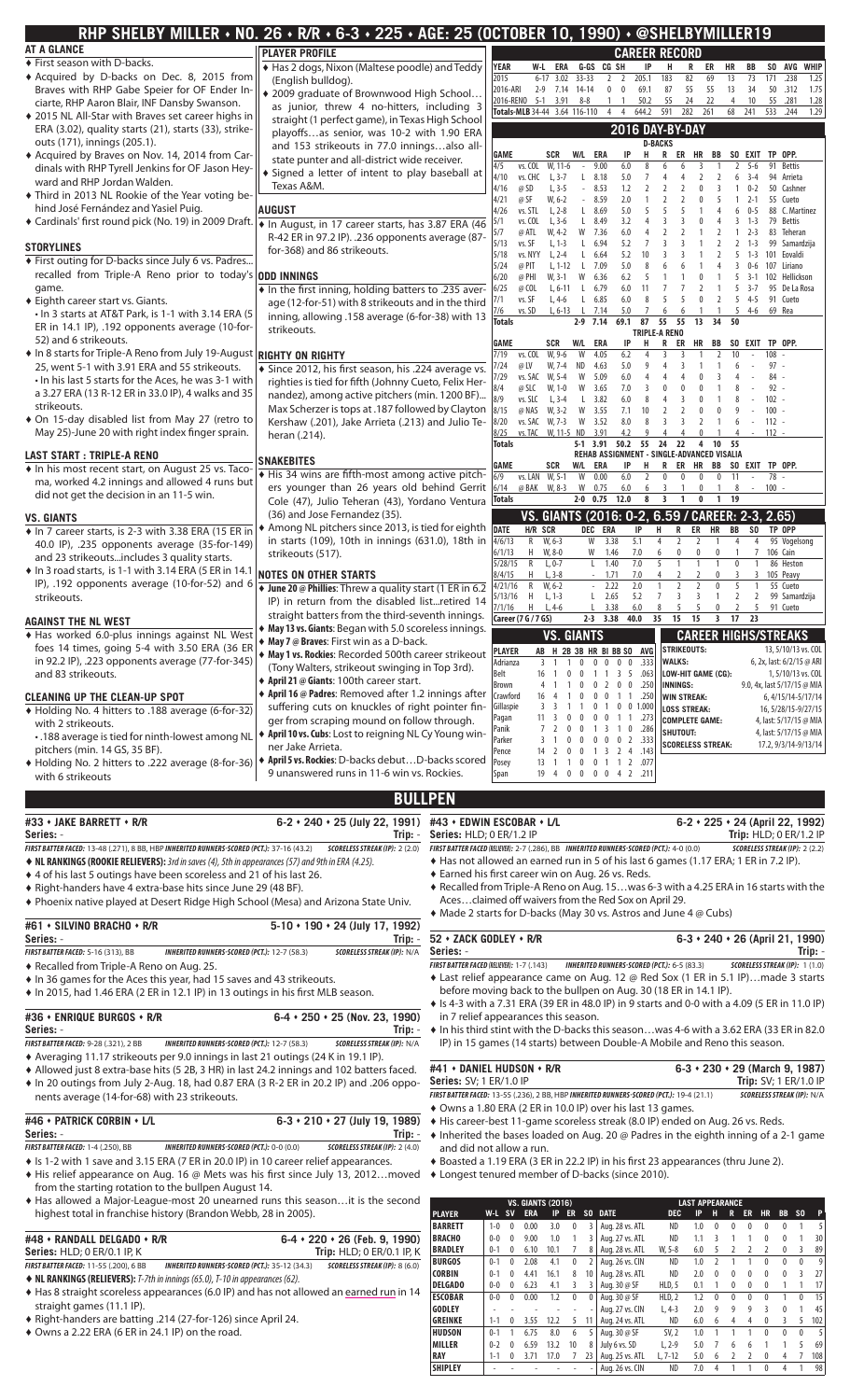## **#1 MICHAEL BOURN L/R 5-11 190 33 (Dec. 27, 1982) Series:** 0-5, R **Trip:** 0-5, R

- ♦ Is hitting .333 (13-for-39) over his last 10 games and .321 (25-for-78) over his last 19.
- ♦ Boasts a .348 average (23-for-66) vs. lefties…entered 2016 with a .248 AVG vs. LHP.
- ♦ Contract was selected from Double-A Mobile on May 15…signed by Arizona to a Minor League contract on May 10 and hit .318 in 5 games with Mobile.
- ♦ Was DFA'd by Atlanta on April 2 and released by Toronto on May 7.
- ♦ Is a 2-time NL All-Star (2010, '12) and Rawlings® Gold Glovewinner in CF (2009-10).
- ◆ MLB RANKINGS SINCE 2008: 2nd in SB (320) and infield hits (250), 3rd in bunt hits (77).

# **#7 WELINGTON CASTILLO R/R 5-10 220 29 (April 24, 1987)**

- **Series: 2-4, 2 RBI**
- ♦ Needs 1 RBI to match his career high (57 in 2015).
- ♦ Has 12 RBI in his last 6 games and reached base in 12 of his last 13 (.429; 21-for-49). ♦ His 30 home runs are third most by a NL catcher since 2015, trailing Yasmani Grandal
- (37) and Wilson Ramos (35). ♦ Ranks fourth in the NL with 34.0 caught stealing percentage, trailing Jonathan Lu-
- croy (37.7), Buster Posey (37.3) and Wilson Ramos (34.9). ♦ Led NL catchers with 18 homers in 2015…acquired from Mariners on June 3, 2015.

### **#27 BRANDON DRURY R/R 6-2 210 23 (Aug. 21, 1992) Series:** - **Trip:** -

- ♦**NL RANKINGS (ROOKIE):** 3rd in doubles (22), 4th in hits (91) and total bases (147), 5th in extra-base hits (33), T-5th in RBI (34), 6th in average (.259), 8th in home runs (10).
- ♦ Is batting .360 (9-for-25) with 2 doubles and 3 RBI over his last 8 games.
- ♦ Has 77 straight errorless games (since May 5).
- Made 30 starts in left field, 27 in right, 21 at third base and 7 at second.
- Scored the franchise's first-ever, game-ending run on a WP on Aug. 26 vs. Reds.

## **#44 PAUL GOLDSCHMIDT R/R 6-3 225 28 (Sept. 10, 1987) Series:** 0-3, BB **Trip:** 0-3, BB

♦**NL RANKINGS:** T-1st in walks (94), 2nd in OBP (.418).

- ♦ Is hitting .360 (18-for-50) over his last 14 games and .328 (42-for-128) over his last 35.
- $\blacklozenge$  Has reached base safely in 112 games, tied for fifth-highest total in Majors.  $\bullet$  Is the fifth first baseman since 1974 with 20+ stolen bases in consecutive years (Rod Carew, 1976-78; Dan Driessen, 1977-78; Gerald Perry, 1987-88; Jeff Bagwell, 1996-97;
- Ryan Klesko 2000-01). ♦ 2-time NL MVP runner-up (2013, '15)…4-time NL All-Star (2013-16, 1B starter in
- 2014-15)...2-time NL Silver Slugger™ and Gold Glove winner at first base (2013, '15).
- ♦ **NL RANKINGS SINCE 2013:** 1st in SLG (.543), 1st in OPS (.956),1st in go-ahead RBI (107), 1st in RBI (382), 1st in total bases (1,110), 2nd in OBP (.414), 2nd in extra-base hits (257), 2nd in walks (375), 3rd in home runs (108).

#### **#8 TUFFY GOSEWISCH R/R 5-11 200 32 (Aug. 17, 1983) Series:** - **Trip:** -

- $\blacklozenge$  Homered in back-to-back games Aug. 11-12 for the first time in his career.
- ♦Became the second catcher in team history with a triple and a homer in the same game on Aug. 11 @ Mets (also: Welington Castillo, Aug. 10, 2015 vs. Phillies).
- $\blacklozenge$  Recalled from Triple-A Reno on July 1...the Pacific Coast League midseason All-Star was batting .342 with 9 homers and 26 RBI in 58 games with the Aces.

| #15 + PHIL GOSSELIN + R/R                                                                                 | $6-1 \cdot 200 \cdot 27$ (0ct. 3, 1988) |
|-----------------------------------------------------------------------------------------------------------|-----------------------------------------|
| <b>Series:</b> 0-1                                                                                        | Trip: $0-1$                             |
| $\triangle$ NI DANKINCS, Let in pinch bit at bats (60) and pinch bits (16) T Ind in pinch bit doubles (1) |                                         |

- hit at-bats (60) and pinch hits (16), T-2nd in pinch-hit doubles (4) ♦ Is hitting .412 (7-for-17) over his last 9 games (4 starts).
- $\triangle$  Is batting .267 (16-for-60) with 5 RBI as a pinch hitter.
- $\blacklozenge$  Has made 28 starts (20 at second base, 4 at third, 4 at first and 2 in left field)...has 50 straight errorless games.

| #22 + JAKE LAMB + L/R                                                                          | $6-3 \cdot 215 \cdot 25$ (0ct. 9, 1990)               |
|------------------------------------------------------------------------------------------------|-------------------------------------------------------|
| <b>Series:</b> 0-4                                                                             | Trip: $0-4$                                           |
| $\blacklozenge$ NL RANKINGS: 4th in triples (8), T-8th extra-base hits (58), 10th in RBI (79). | AMONG NL THIRD                                        |
| A la bittima (2014) 16 fau EE) with 11 avenue base bits (7 devlales )                          | $R$ a consequent $\lambda$ and $\lambda$ consequently |

| • Is hitting .291 (16-for-55) with 11 extra-base hits (7 doubles, 1   BASEMEN (AS 3B ONLY)            |                          |  |
|-------------------------------------------------------------------------------------------------------|--------------------------|--|
| triple and 3 homers) vs. Giants in 2016.                                                              | <b>CATEGORY RANK NO.</b> |  |
| $\bullet$ Is 1 of 6 NL players all-time to post his numbers (24+ HR, 24+ $\vert$ Home Runs 2nd  24    |                          |  |
| doubles, 7+ triples) while playing third base (Mike Schmidt in   RBI  77                              |                          |  |
| سور سال ۱۹۲۸ - سیست سند ۱۹۷۵.<br>1974, "To and 1980; Bobby Bonilla in 1988; Scott Rolen in 2002). 198 |                          |  |
|                                                                                                       |                          |  |

♦ 12 of his 25 home runs have tied or given the lead.

|                    |            | <b>VS. GIANTS (2016)</b> |                          |              |                |            | <b>VS. MATT MOORE (L)</b> |                          |              |                |   | <b>ACTIVE HITTING STREAK</b> |            |    |   |
|--------------------|------------|--------------------------|--------------------------|--------------|----------------|------------|---------------------------|--------------------------|--------------|----------------|---|------------------------------|------------|----|---|
| <b>PLAYER</b>      | <b>AVG</b> | AB                       | н                        | <b>HR</b>    | <b>RBI</b>     | <b>AVG</b> | AB                        | н                        | <b>HR</b>    | <b>RBI</b>     | G | <b>START</b>                 | <b>AVG</b> | AB | н |
| <b>BOURN</b>       | .138       | 29                       | 4                        | 0            |                | .333       | 6                         |                          | $\mathbf{0}$ | $\Omega$       |   |                              |            |    |   |
| <b>CASTILLO</b>    | .256       | 43                       | 11                       | 4            | 12             | .667       | 3                         | $\overline{\phantom{a}}$ | $\mathbf{0}$ | 0              |   | Aug. 28                      | .571       | 7  |   |
| <b>DRURY</b>       | .342       | 38                       | 13                       | $\mathbf{0}$ | $\overline{2}$ | .000       | 3                         | $\mathbf{0}$             | $\mathbf{0}$ | 0              |   | Aug. 28                      | .400       | 5  |   |
| <b>GOLDSCHMIDT</b> | .218       | 55                       | 12                       |              | 6              | .667       | 3                         |                          |              | $\overline{2}$ |   |                              |            |    |   |
| <b>GOSEWISCH</b>   |            | ٠                        |                          |              | ۰              |            |                           |                          |              |                |   | Aug. 27                      | .333       | ξ  |   |
| <b>GOSSELIN</b>    | .294       | 17                       | 5                        | 0            | 1              |            |                           |                          |              |                |   |                              |            |    |   |
| LAMB               | .291       | 55                       | 16                       | 3            | 7              | .333       | ζ                         |                          |              | ζ              |   |                              |            |    |   |
| <b>OWINGS</b>      | .394       | 33                       | 13                       | $\Omega$     | ζ              |            |                           |                          |              |                |   | Aug. 28                      | .500       | 8  |   |
| <b>POLLOCK</b>     | 1.000      | $\overline{2}$           | $\overline{\phantom{a}}$ | $\Omega$     | 0              |            |                           |                          |              |                |   | Aug. 28                      | .714       |    |   |
| <b>SEGURA</b>      | .246       | 69                       | 17                       |              | 8              |            |                           |                          |              |                |   | Aug. 30                      | .200       | 5  |   |
| <b>TOMÁS</b>       | .185       | 54                       | 10                       |              | 4              |            |                           |                          |              |                |   |                              |            |    |   |
| <b>WEEKS JR.</b>   | .333       | 9                        | 3                        |              | $\overline{2}$ |            |                           |                          |              |                |   |                              |            |    |   |

|               |            | <b>CURRENT DISABLED LIST</b>                                                 |         |              |                          |           |
|---------------|------------|------------------------------------------------------------------------------|---------|--------------|--------------------------|-----------|
| <b>PLAYER</b> | <b>DAY</b> | <b>INJURY</b>                                                                | ON      | <b>RETRO</b> | <b>OFF</b>               | W-L       |
| De La Rosa    | 60         | Right elbow inflammation<br>* Transferred to 60-day disabled list on July 25 | May 27  | May 26       |                          | 35-49     |
| <b>Brito</b>  | 15         | Fracture right toe                                                           | June 24 |              |                          | $21 - 36$ |
| Chafin        | 15         | Left shoulder tendinitis                                                     | July 6  | July 4       | $\overline{\phantom{0}}$ | 19-29     |
| Herrmann      | 15         | Strained left hamstring                                                      | July 17 | July 16      | -                        | 18-23     |
| Ahmed         | 15         | Right hip impingement                                                        | July 22 |              | -                        | $16 - 21$ |
| Peralta       | 60         | Right wrist inflammation<br>* W-L record is as of "Retro" date.              | Aug. 7  |              | -                        | $12 - 10$ |

| * W-L record is as of "Refro" date. |    |    |          |          |            |               |            |     |            |    |
|-------------------------------------|----|----|----------|----------|------------|---------------|------------|-----|------------|----|
| <b>CATCHING BREAKDOWN</b>           |    |    |          |          |            |               |            |     |            |    |
| <b>CATCHER</b>                      | G  | GS | СS       | SB       | <b>ATT</b> | <b>CS-PCT</b> | <b>INN</b> | ER  | <b>ERA</b> | PB |
| Castillo                            | 86 | 84 | 17       | 33       | 50         | 34.0          | 755.0      | 429 | 5.11       | 6  |
| Herrmann                            | 30 | 28 | 6        | 11       | 17         | 35.3          | 255.1      | 124 | 4.37       |    |
| Gosewisch                           | 21 | 18 | 4        | 10       | 14         | 40.0          | 158.0      | 118 | 6.72       |    |
| Hernandez                           |    |    | $\Omega$ | $\Omega$ | $\Omega$   | 0.0           | 20.0       | 6   | 2.70       |    |
| <b>TOTALS</b>                       |    |    | 27       | 54       | 81         | 33.3          | 1188.1     | 677 | 5.13       | 11 |

**#16 CHRIS OWINGS R/R 5-10 185 24 (Aug. 12, 1991) Series:** 1-4, 3B, RBI, R **Trip:** 1-4, 3B, RBI, R

**HITTERS**

- ♦**NL RANKINGS:** T-1st in triples (9).
- ♦ Is batting .333 (28-for-84) with 5 doubles, 5 triples and 10 RBI in his last 22 games.
- Made 47 starts in center field and 36 at shortstop (first time playing OF in Majors).
- ♦ On 15-day disabled list from June 11-July 23 (plantar fasciitis in left foot).
- ♦ Hit .227 with 27 doubles, 4 homers, 43 RBI in 147 games for Arizona in 2015…in 115
- games at second base and 35 at shortstop, posted .991 fielding pct. (5 E in 547 TC).

| #11 + A.J. POLLOCK + R/R                                                            | $6-1 \cdot 195 \cdot 28$ (Dec. 5, 1987) |
|-------------------------------------------------------------------------------------|-----------------------------------------|
| <b>Series: 2-2, 2 BB, SB</b>                                                        | <b>Trip:</b> 2-2, 2 BB, SB              |
| $\triangle$ le 5-for-7 (714) in his last 2 games after beginning bis season 0-for-8 |                                         |

- ♦Is 5-for-7 (.714) in his last 2 games after beginning his season 0-for-8. ♦ Was reinstated from the 60-day disabled list (fractured right elbow) on Aug. 26…hit
- .425 with 5 doubles, 3 home runs and 12 RBI in 12 rehab games.  $\blacklozenge$  Named to his first NL All-Star Team in 2015...also won his first Rawlings® Gold Glove-
- Award and was selected to *The Sporting News* NL All-Star Team. ♦In 2015, set career highs in average (.315), on-base pct. (.367), OPS (.865), doubles (39), home runs (20), stolen bases (39), RBI (76), runs scored (111) and hits (192)…led all NL outfielders in hits.
- ♦Also ranked among NL leaders in runs scored (2nd), hits (2nd), stolen bases (4th), doubles (4th), average (5th), total bases (5th, 323) and extra-base hits (T-8th, 65).

| #2 $\cdot$ JEAN SEGURA $\cdot$ R/R                                                                                                                                            | $5-10 \cdot 207 \cdot 26$ (March 17, 1990)                                 |
|-------------------------------------------------------------------------------------------------------------------------------------------------------------------------------|----------------------------------------------------------------------------|
| <b>Series: 1-5, RBI, R</b>                                                                                                                                                    | <b>Trip:</b> 1-5, RBI, R                                                   |
| $\blacklozenge$ NL RANKINGS: 1st in hits (163), T-1st in 3+ hit games (17), T-3rd in multi-hit games                                                                          | <b>NL RANKINGS AMONG</b>                                                   |
| (47), 3rd in singles (112), 6th in AVG (.315), T-9th in triples (6).                                                                                                          | <b>LEADOFF HITTERS</b>                                                     |
| ♦ Is hitting .356 (21-for-90) with 10 doubles, 1 triple, 3 home runs<br>and 15 runs scored in last 21 games.                                                                  | <b>CATEGORY</b><br>NO.<br><b>RANK</b><br>Hits  1st  158                    |
| ♦ 12 homers have tied his career high (also: 2013)had com-<br>bined 11 homers in 2014 (5) and 2015 (6).<br>• Is the first D-back to open the season with 5 straight months of | Triples T-1st 6<br>Total Bases 2nd 236<br>RBI  3rd  49<br>Average 4th  315 |

is the first D-back to open the season with 5 straight months of <sub>| Average..............</sub> 4th.....315<br>30+ hits and the second to do so 5 months in a row (also: Luis L Gonzalez, May-Sept. 2000).

♦ Is 1 of 2 NL players with 20+ steals each of the last 4 seasons (Pirates' Starling Marte). ♦ Has 5 career leadoff homers (4 in 2016; last: July 30 @ Dodgers).

| #24 • YASMANY TOMÁS • R/R                                                             | $6-2 \cdot 250 \cdot 25$ (Nov. 14, 1990) |
|---------------------------------------------------------------------------------------|------------------------------------------|
| <b>Series: 0-3, BB, R</b>                                                             | Trip: $0-3$ , BB, R                      |
| ◆ NL RANKINGS: T-5th in home runs (27).                                               | <b>NL RANKINGS</b>                       |
| ♦ Has 14 home runs and 30 RBI in his last 30 games10 of his last SINCE ALL-STAR BREAK | <b>CATEGORY RANK</b>                     |
| 19 hits have been a home run.                                                         | NO.                                      |
| ♦ Has hit 10 home runs at Chase Field this month, the first NL                        | Home Runs 2nd 14                         |
| player to hit 10+ homers in a single month at home since the                          | EXBH  T-5th  22                          |
| Rockies'Troy Tulowitzki (10) did so in Sept. 2010 (STATS LLC).                        | SLG.  6th  .664                          |
| • 10 home runs overall in August are the most by a D-back in a                        | Total Bases  T-10th 89                   |

- month since Jason Kubel's 11 in July 2012.
- Hit his first career pinch-hit homer on Aug. 28 vs. Reds.

♦ His 7 multi-homer games are most in Majors…tied with Steve Finley (1999) for second-most by a D-back (club record: 8 by Luis Gonzalez, 2001).

♦ Is tied for the NL lead with 13 homers with 2 strikes (also: Trevor Story).

**#5 RICKIE WEEKS JR. R/R 5-10 220 33 (Sept. 13, 1982) Series:** - **Trip:** -

- ♦**NL RANKINGS:** 1st in pinch doubles (5), T-3rd in pinch AB (48), T-9th in pinch hits (9), T-10th in pinch RBI (5).
- ♦ Is hitting .308 (12-for-39) with 1 double, 1 triple, 4 homers and 12 RBI in his last 11 starts and .313 (30-for-96) with 3 doubles, 9 homers and 22 RBI in his last 27.
- $\blacklozenge$  Notched his eighth career multi-homer game on Aug. 17 vs. Mets, his first since June 25, 2013 vs. Cubs, and tied career high with 5 RBI (also: April 30, 2013).
- ♦ Starting NL second baseman in the 2011 All-Star Game @ Chase Field…also participated in the Home Run Derby.

|                                                                                              | SINGLE-GAME HI/LOWS |                  |
|----------------------------------------------------------------------------------------------|---------------------|------------------|
| <b>TEAM BATTING</b>                                                                          | <b>D-BACKS</b>      | <b>OPPONENTS</b> |
|                                                                                              |                     |                  |
|                                                                                              |                     |                  |
|                                                                                              |                     |                  |
| Most consecutive hits, inning  5, June 11 vs. MIA (6th)  5, April 4 vs. COL (3rd)            |                     |                  |
|                                                                                              |                     |                  |
| Most home runs, inning 2, 10x, last: Aug. 24 vs. ATL (5th). 3, 2x, last: May 27 vs. SD (5th) |                     |                  |
|                                                                                              |                     |                  |
|                                                                                              |                     |                  |
|                                                                                              |                     |                  |
|                                                                                              |                     |                  |
| <b>TEAM PITCHING</b>                                                                         | <b>D-BACKS</b>      | <b>OPPONENTS</b> |
| Fewest hits allowed, game3, 5x; last: June 19 @ PHI 1, July 10 @ SF                          |                     |                  |
| Consecutive scoreless innings 18, April 18-20 18, April 28-30                                |                     |                  |
|                                                                                              |                     |                  |
| <b>TEAM FIELDING</b>                                                                         | <b>D-BACKS</b>      | <b>OPPONENTS</b> |
|                                                                                              |                     |                  |
| Most double plays turned  5, May 13 vs. SF  3, 2x; last: June 25 @ COL                       |                     |                  |
| Most consecutive games, error  5, 2x; last: Aug. 12-16  6, Aug. 6-11                         |                     |                  |
|                                                                                              |                     |                  |

| Longest winning streak, overall  5, 3x, last: June 17-June 21 |  |
|---------------------------------------------------------------|--|
| Longest winning streak, home3, June 11-June 13                |  |
| Longest winning streak, road  6, June 5-June 21               |  |
| Longest losing streak, overall  6, April 29-May 5             |  |
|                                                               |  |
|                                                               |  |
|                                                               |  |
| Most games under .500 22, 5x; last: Aug. 27                   |  |